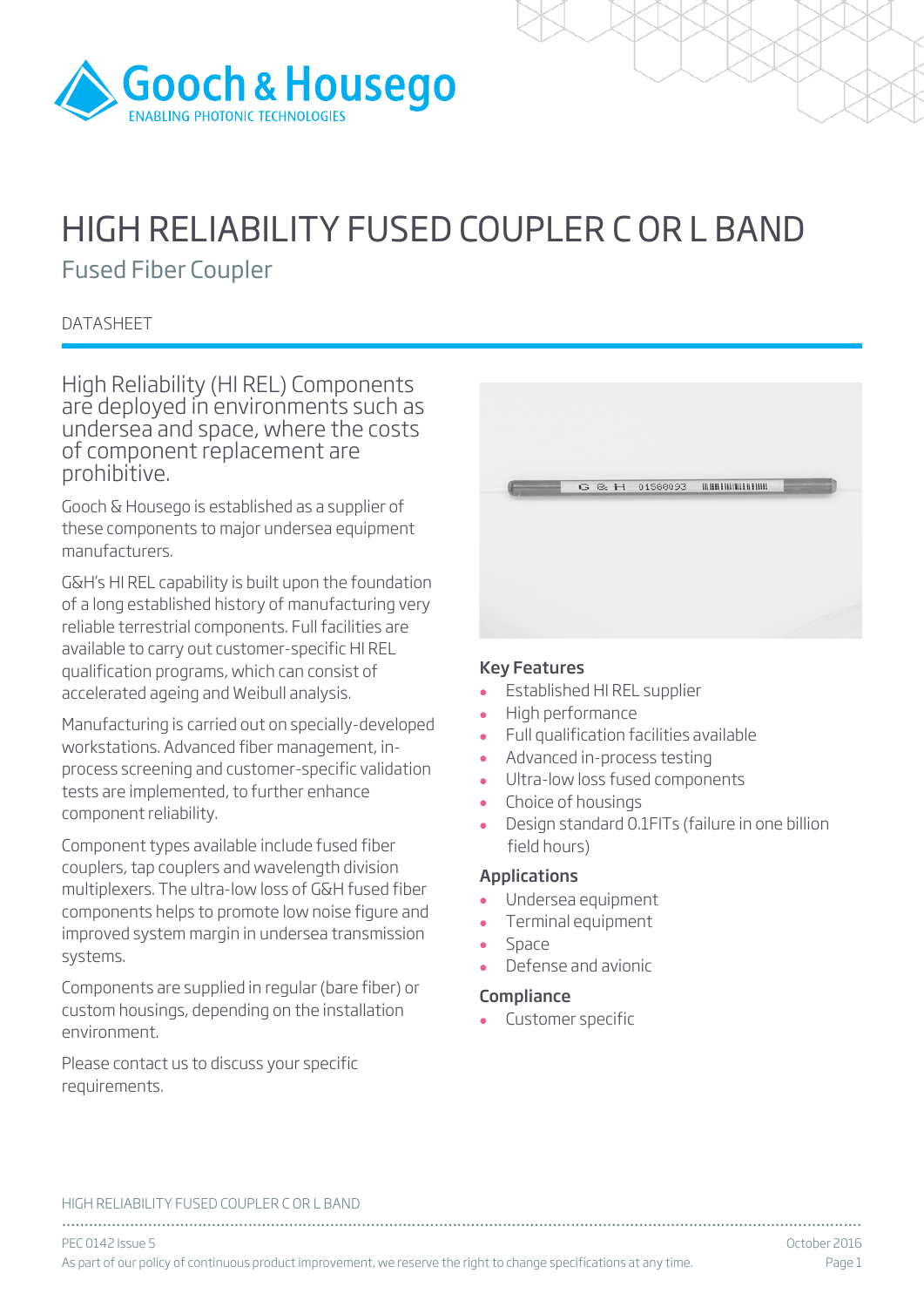# Optical Specifications

|                          |       | <b>Signal Path</b>                     |      |                 |                          |                          | <b>Tap Path</b>                    |      |                          |                          |                          |  |
|--------------------------|-------|----------------------------------------|------|-----------------|--------------------------|--------------------------|------------------------------------|------|--------------------------|--------------------------|--------------------------|--|
| Coupling<br><b>Ratio</b> | Grade | <b>Insertion</b><br>Loss $^{1,2}$ (dB) |      | $WDL^3$<br>(dB) | PDL <sup>4</sup><br>(dB) | TDL <sup>5</sup><br>(dB) | <b>Insertion</b><br>$Loss1,2$ (dB) |      | WDL <sup>3</sup><br>(dB) | PDL <sup>4</sup><br>(dB) | TDL <sup>5</sup><br>(dB) |  |
| Example <sup>6</sup>     |       | Min                                    | Max  | Max             | Max                      | Max                      | Min                                | Max  | Max                      | Max                      | Max                      |  |
| 2%                       | Н     |                                        | 0.30 | 0.05            | 0.05                     | 0.02                     | 15.8                               | 18.5 | 0.40                     | 0.20                     | 0.15                     |  |
| 5%                       | Н     |                                        | 0.40 | 0.05            | 0.05                     | 0.08                     | 11.9                               | 14.4 | 0.20                     | 0.20                     | 0.15                     |  |
| 10%                      | Н     |                                        | 0.70 | 0.06            | 0.06                     | 0.08                     | 9.2                                | 11.7 | 0.18                     | 0.15                     | 0.13                     |  |
| 50%                      | Н     | 2.7                                    | 3.40 | 0.2             | 0.2                      | 0.16                     | 7.7                                | 3.4  | 0.2                      | 0.2                      | 0.16                     |  |

................................................................................................................................................................................

1 Insertion loss over operating wavelength range and component life – not including PDL, TDL (25 years, typical service/storage conditions 40°C/60% RH).

2 In 2x2 couplers insertion loss is not specified for launch through second input port P4 (coloured blue)

3 Change in insertion loss over the operating wavelength range

4 Change in insertion loss over all input polarisation states at band centre wavelength

5 Change in insertion loss from -5 – +75ºC. Guaranteed by design.

6 Any coupling ratio available – contact Gooch & Housego for specification of coupling ratios not listed.

| <b>Parameter</b>                     |           | <b>Specification</b>                                         |
|--------------------------------------|-----------|--------------------------------------------------------------|
| Operating wavelength range           | C band    | 1528-1563 nm                                                 |
|                                      | L band    | 1570-1605 nm                                                 |
|                                      | 1310 band | 1295-1325 nm                                                 |
|                                      | 1480 band | 1465-1495 nm                                                 |
| Return loss/directivity <sup>1</sup> |           | 55 dB                                                        |
| Pigtail tensile load <sup>2</sup>    |           | 5N                                                           |
| Optical power handling               |           | 4 W                                                          |
| Environmental qualification          |           | Component design to 0.1FIT Failures in 10 <sup>9</sup> hours |

1 Return loss is the ratio of power launched to power reflected for port P1. Directivity for the 2x2 component is the ratio of power launched to P1 to the power reflected to P4. Guaranteed by design.

2 Stripped fiber proof tested on rig to confirm strength.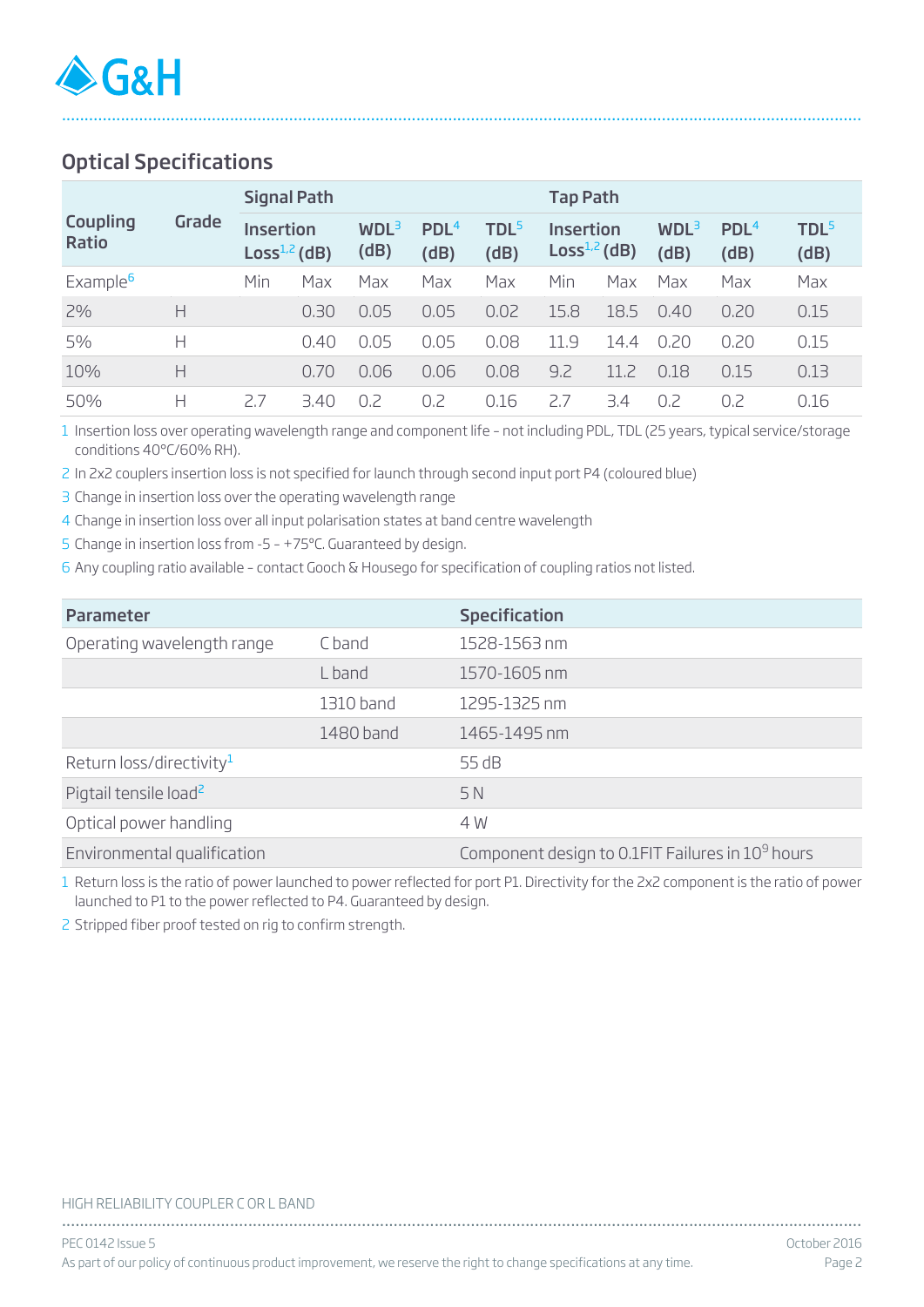

# Housing Option

| <b>Housing Code</b> | <b>Description</b> | Dimensions (mm)                                | Pigtail              |
|---------------------|--------------------|------------------------------------------------|----------------------|
|                     | Regular            | $3.0 \, (\emptyset) \times 50 \, (\mathsf{L})$ | Primary-coated fiber |

................................................................................................................................................................................

# Configuration



#### HIGH RELIABILITY COUPLER C OR L BAND